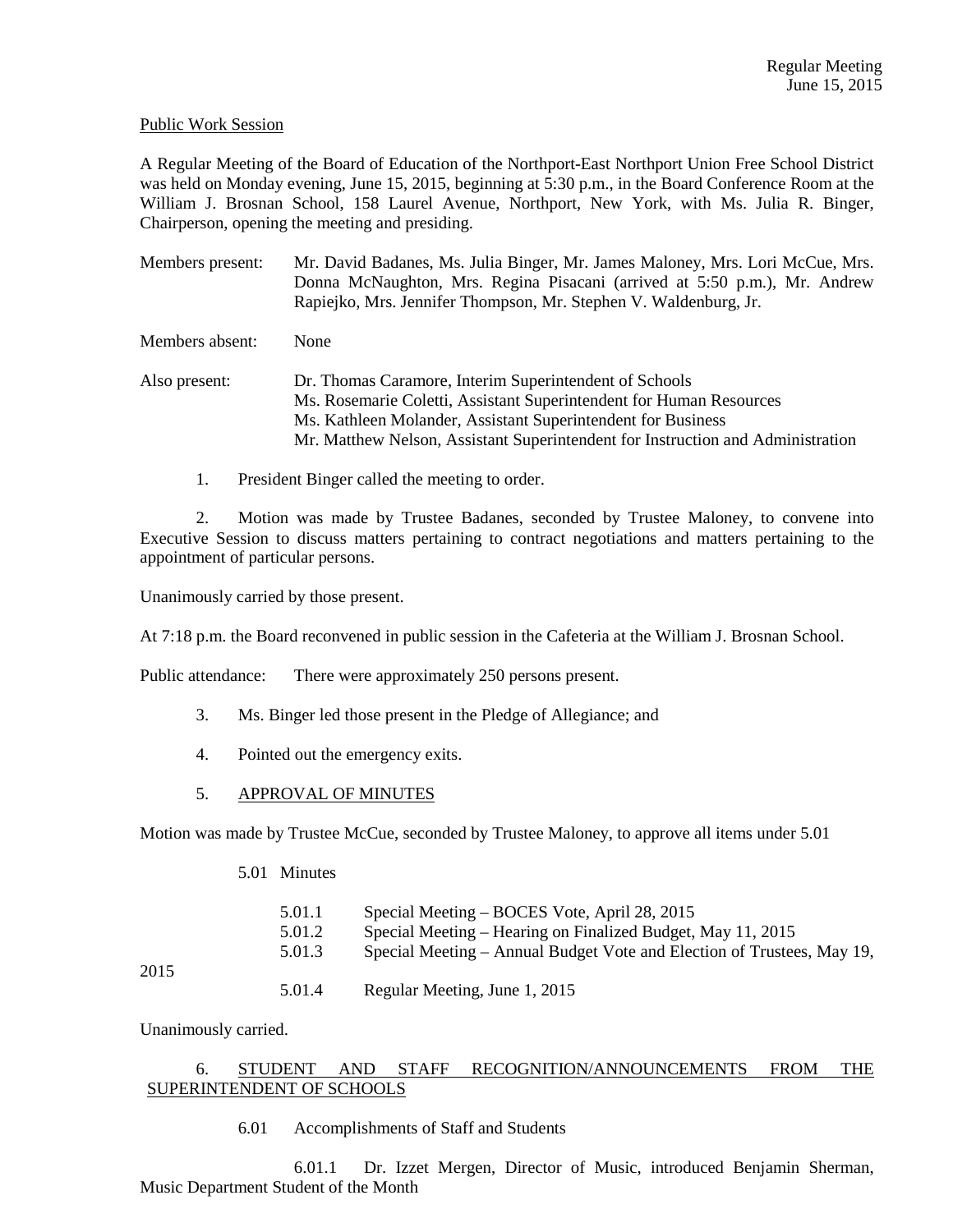Dr. Mergen stated that Benjamin is a talented and versatile young trombonist and singer, skilled in both jazz and classical music. Ben started playing the trombone in the District's Summer Exploratory Music Program and has taken full advantage of the performing opportunities in the high school. He has participated in Freshman Band, Freshman Chorus, Symphonic Winds, Marching Band, Concert Choir, Tour Choir, Symphony Orchestra, Pit Orchestra, Jazz Improvisation Club, Vocal Jazz Ensemble, and Instrumental Jazz Ensemble. Ben has been a member of the Northport Community Theater Orchestra, and the Northport Community Jazz Orchestra where he was invited to join as its first full time student member when he was a high school sophomore. He has participated in several All-County ensembles as a singer and a trombonist and has served as Bass Section Leader in the Northport High School Tour Choir, and as Trombone Rank Leader and Drum Major in the Northport Tiger Marching Band. Ben will be attending Ithaca College of Music, majoring in Trombone Performance and Creative Writing.

President Binger and Superintendent Caramore presented Ben with a commendation from the Board and congratulated him on his fine achievements.

 6.01.2 Ms. Julia Lang-Shapiro, Visual Arts Department Chairperson K-12, introduced Callum Hutchinson, Visual Arts Department Student of the Month

Ms. Lang-Shapiro stated that Callum is an extraordinarily talented young man. He has taken seven courses in the Visual Arts Department in his career at Northport High School including IB Art, AP 2D Design, Digital Photography, and Studio Photography. Ms. Lang-Shapiro stated that over the past two years Callum has received numerous awards for his work including Best in Show at the Long Island Media Arts Show, two Scholastic Gold Keys for Photography and an Honorable Mention for his art portfolio. Most recently his work was selected to be a part of the national publication from the Photographic Society of America. In Addition to his amazing talent in photography, Callum is a scholar as well. He has taken ten advanced level courses over the past two years including four AP and two IB courses this year alone. Callum will be attending New York University on a full scholarship this fall. His exemplary work and enormous talent for visual storytelling made Callum Hutchinson the obvious choice for the 2014-2015 Visual Arts Department Student of the Month.

President Binger and Superintendent Caramore presented Callum with a commendation from the Board and congratulated him on his fine achievements.

 6.01.3 Mr. Paul Klimuszko, Director of Physical Education and Athletics, introduced Michael Brannigan, Health Education Department Student of the Month

Mr. Klimuszko stated that Mikey meets all the characteristics of an individual who exemplifies the definition of being healthy. Mrs. Braun, Mikey's Sports Medicine 1 and 2 teacher, stated that these classes involve education in anatomy and physiology, biomechanics, exercise physiology and nutrition. Both classes require a commitment to academic achievement as an individual as well as in a group setting. Mikey is focused on his academic accomplishments as well as working with partners on labs such as human gait analysis, development of a rehabilitation program and taping to minimize injury. Mikey is a hard worker, compassionate to others and always enters the room with a smile on his face. Mr. Klimuszko stated that it is evident that Mikey's dedicated, energetic personality and inquisitive nature will help him continue to be successful. His undeniable commitment to his future goals and his focus on what he truly wants to accomplish is an inspiration to others. Mr. Klimuszko stated that the Health Education Department is honored to have Mikey as their Student of the Month.

President Binger and Superintendent Caramore presented Mikey with a commendation from the Board and congratulated him on his fine achievements.

 6.01.4 Mr. Paul Klimuszko, Director of Physical Education and Athletics, introduced Sean Penrose, Physical Education Department Student of the Month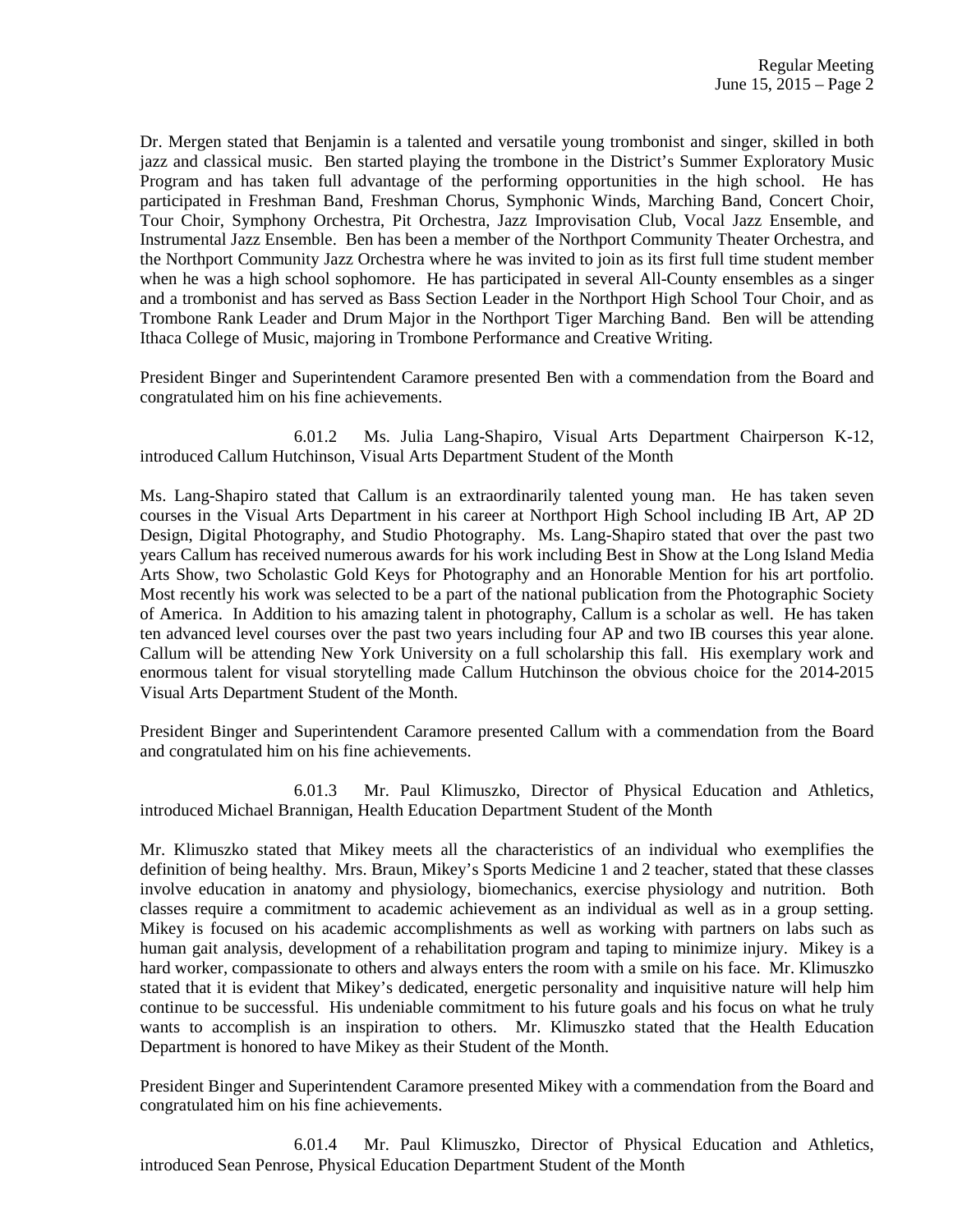Mr. Klimuszko stated that Sean is a hard-working, out-going and kind senior student. He is a true leader in his class and not only works hard himself but he motivates classmates to work at their best and highest level. Ms. Holacek noted that Sean is a talented athlete and a wonderful student. He encourages others to participate during class and demonstrates excellent sportsmanship. Sean has a current GPA of 97 and will be attending Rowan University in New Jersey in the fall to study Chemical Engineering on a full academic scholarship. Sean is a member of the National Honor Society and Music Honor Society. Mr. Klimuszko stated that outside of Northport High School, Sean was a competitive swimmer for six years and is a second degree black belt in jujitsu. Sean also volunteers his time with the Eaton's Neck Youth Basketball League as an assistant coach.

President Binger and Superintendent Caramore presented Sean with a commendation from the Board and congratulated him on his fine achievements.

 6.01.5 Ms. Julia Lang-Shapiro, Visual Arts Department Chairperson K-12, introduced the following Visual Art Award Winners:

Sierra Acosta - Scholastic Art Award, Honorable Mention - Jewelry Design Patricia Anders - LI Media Arts Show, Best in Show Sabrina Barton - Scholastic Art Award, Honorable Mention - Sculpture Megan Brustmeyer - 2015 Huntington Tulip Festival, Best in Show 3rd Grade Nina Callahan - Scholastic Art Award, Silver Key - Photography; Scholastic Art Award (2), Honorable Mention - Fashion; Scholastic Art Award, Honorable Mention - Drawing Claire Corbeaux - Huntington Camera Club Annual HS Competition, Honorable Mention Scott Cosgun - LI Media Arts Show, Best in Show Runmei Cui - Huntington Arts Council High Arts Award of Excellence Lucas Curtis - Scholastic Art Award, Honorable Mention - Painting Robby Cusack - LI Media Arts Show, Best in Show; LI's Best Young Artists at the Heckscher Museum; Scholastic Art Award, Honorable Mention - Mixed Media; Scholastic Art Award, Honorable Mention - Drawing; Scholastic Art Award, Gold Key - Digital Art Jenine Doczy - SBAA Fine Arts Scholarship Award; Scholastic Art Award, Honorable Mention - Drawing; Scholastic Art Award, Honorable Mention - Printmaking Kayla Dotero - Scholastic Art Award, Gold Key - Drawing Brenna Engelhardt - Huntington Camera Club Annual HS Competition - 1st Place; Huntington Camera Club Annual HS Competition - Nikon Digital SLR Camera Winner Emily Everhart - Scholastic Art Award (2), Honorable Mention - Painting Maeve Fitzgerald - Scholastic Art Award (2), Silver Key - Photography Grant Fryc - LI Media Arts Show, Best in Show; Congressional Art Award; LI's Best Young Artist at the Heckscher Museum; LI's Best Young Artist at the Hecksher Museum - Joe Mack Award; Scholastic Art Award, Gold Key - Photography; Scholastic Art Award (2) Honorable Mention - Drawing; Scholastic Art Award, Honorable Mention - Photography Keelin Gangwish - Scholastic Art Award (2) Silver Key - Fashion, Scholastic Art Award, Honorable Mention - Fashion Rebecca Gorst - LI Media Arts Show, Best in Show; Photographic Federation of LI Youth Showcase, 1st Place - Landscapes; Scholastic Art Award, Honorable Mention - Drawing; Scholastic Art Award, Honorable Mention - Photography Natalie Gregorius - Scholastic Art Award, Honorable Mention - Art Portfolio Kelly Harrison - Photographic Federation of LI Youth Showcase, 1st Place - Architecture Ana Hontoria - LI Media Arts Show, Best in Show Ryann Hudson - LI Media Arts Show, Best in Show; Scholastic Art Award, Gold Key - Digital Art; Scholastic Art Award (2), Honorable Mention - Digital Art Callum Hutchinson - Photographic Federation of LI Youth Showcase, 2nd Place - Photography; Photographic Federation of LI Youth Showcase, 3rd Place - People/Animals; Scholastic Art Award, Honorable Mention - Photography; Scholastic Art Award, Honorable Mention - Art Portfolio Alexander Kaish - Huntington Camera Club Annual HS Competition, Honorable Mention Laura Kenny - Huntington Camera Club Annual HS Competition, 3rd Place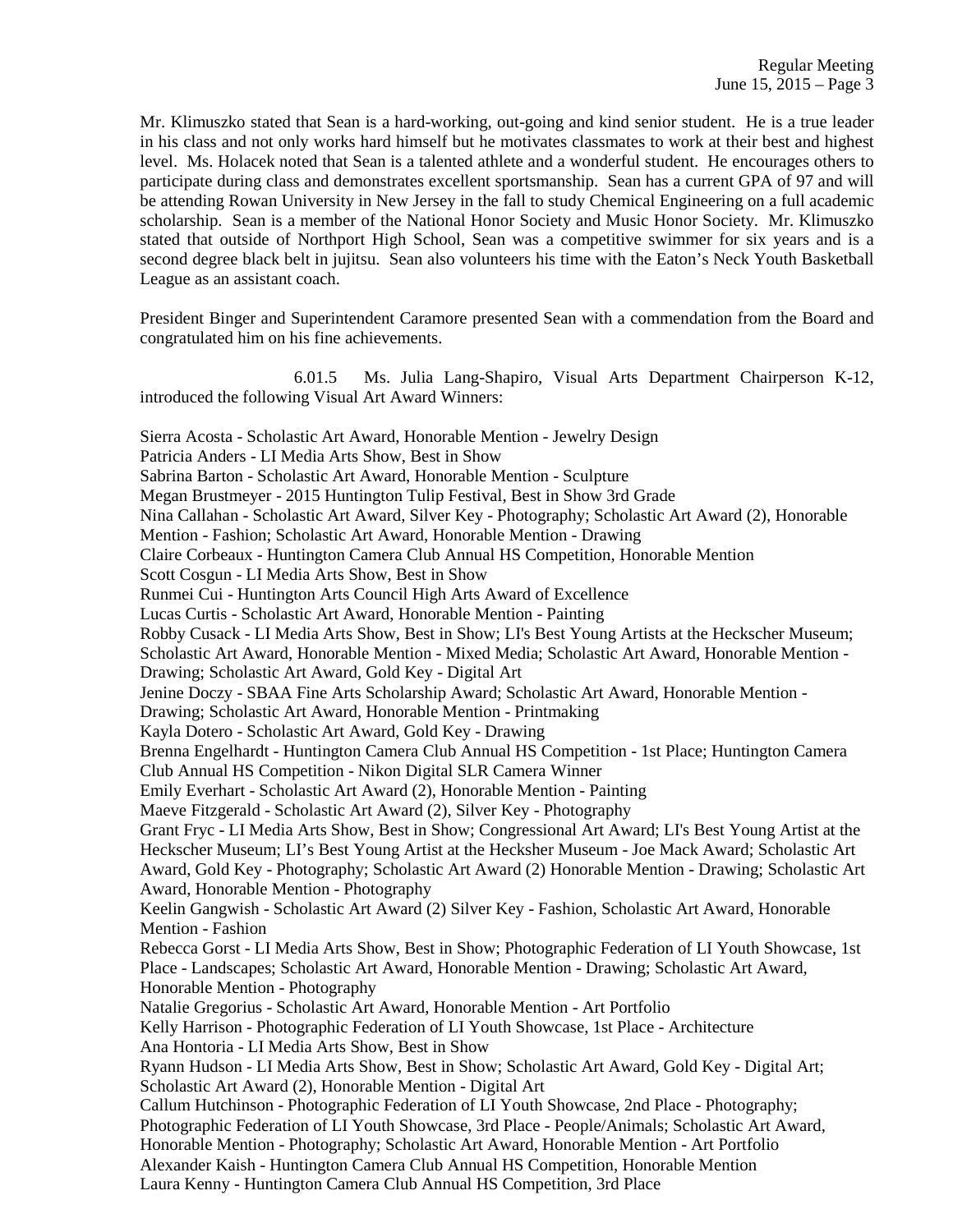Naeun Kim - Scholastic Art Award, Silver Key - Fashion; Scholastic Art Award, Honorable Mention - Comic Art Nicholas Loccisano - LI Media Arts Show, Best in Show Matthew Marino - Huntington Camera Club Annual HS Competition, Honorable Mention Maxwell Martuscello - LI Media Arts Show, Best in Show; Scholastic Art Award (2), Honorable Mention - Digital Art Rythima Masud - Scholastic Art Award, Honorable Mention - Fashion Kayla Murawski - LI Media Arts Show, Best in Show; Photographic Federation of LI Youth Showcase, 2nd Place - Photojournalism; Huntington Camera Club Annual HS Competition, 3rd Place Devin Navas - Scholastic Art Award, Honorable Mention - Comic Art Casey Pace - Scholastic Art Award, Honorable Mention - Photography Quinn Pace - Scholastic Art Award (4), Honorable Mention - Fashion; Scholastic Art Award (2), Honorable Mention - Painting; Scholastic Art Award, Honorable Mention - Printmaking Christian Pellegrino - Scholastic Art Award, Honorable Mention - Photography Ryan Penrose - LI Media Arts Show, Best in Show Victoria Porter - Scholastic Art Award, Honorable Mention - Fashion Brindley Rospars - Scholastic Art Award, Honorable Mention - Fashion Olivia Rouse - Scholastic Art Award, Honorable Mention - Painting Olivia Sasso - Huntington Camera Club Annual HS Competition, Best in Show, 1st Place; Huntington Camera Club Annual HS Competition, Nikon Digital SLR Camera Winner Emily Sasso - Scholastic Art Award, Silver Key - Jewelry Kendall Savitz - LI Media Arts Show, Best in Show Miranda Schmidt - SBAA - Fine Arts Scholarship Award (2) Jenna Selleck - LI Media Arts Show, Best in Show Lauren Szabo - Scholastic Art Award (2), Silver Key - Painting; Scholastic Art Award, Silver Key - Drawing; Scholastic Art Award, Honorable Mention - Art Portfolio Chloe Tagariello - Scholastic Art Award, Gold Key - Jewelry Mary Toscano - LI Media Arts Show, Best in Show; Scholastic Art Award, Silver Key - Digital Art; Scholastic Art Award, Honorable Mention - Digital Art Sophia Trizzino - 2015 Huntington Tulip Festival, 2nd Place - 3rd Grade Arden Tully - National Scholastic Art Award, Gold Key - Mixed Media; Scholastic Art Award, Gold Key - Mixed Media; Scholastic Art Award, Honorable Mention - Painting Olivia Wallace - Scholastic Art Award, Silver Key - Fashion; Scholastic Art Award, Honorable Mention - Fashion Suzanne Walsh - 2015 Huntington Tulip Festival, 2nd Place - 4th Grade Peter Walters - Scholastic Art Award, Silver Key - Film and Animation Jeannette Wells - LI Media Arts Show, Best in Show; National Scholastic Art Award, Silver Key - Drawing; Scholastic Art Award, Gold Key - Drawing; Scholastic Art Award (2), Silver Key - Drawing; Scholastic Art Award (2), Honorable Mention - Drawing Melissa White - LI Media Arts Show, Best in Show William Wolfson - Huntington Camera Club Annual HS Competition - Honorable Mention Jonathan Yuen - 2015 Huntington Tulip Festival, 2nd Place - 5th Grade Alexandra Zlotnikov - 2015 Huntington Tulip Festival, 3rd Place - 4th Grade

 6.01.6 Ms. Robin Rann, Mathematics Department Chairperson K-12, introduced the following Mathematics Award Recipients:

**Rensselaer Medal** (\$15,000/year scholarship to RPI)

Patrick Lyons

# **Math Fair Medalists**

Northport Middle School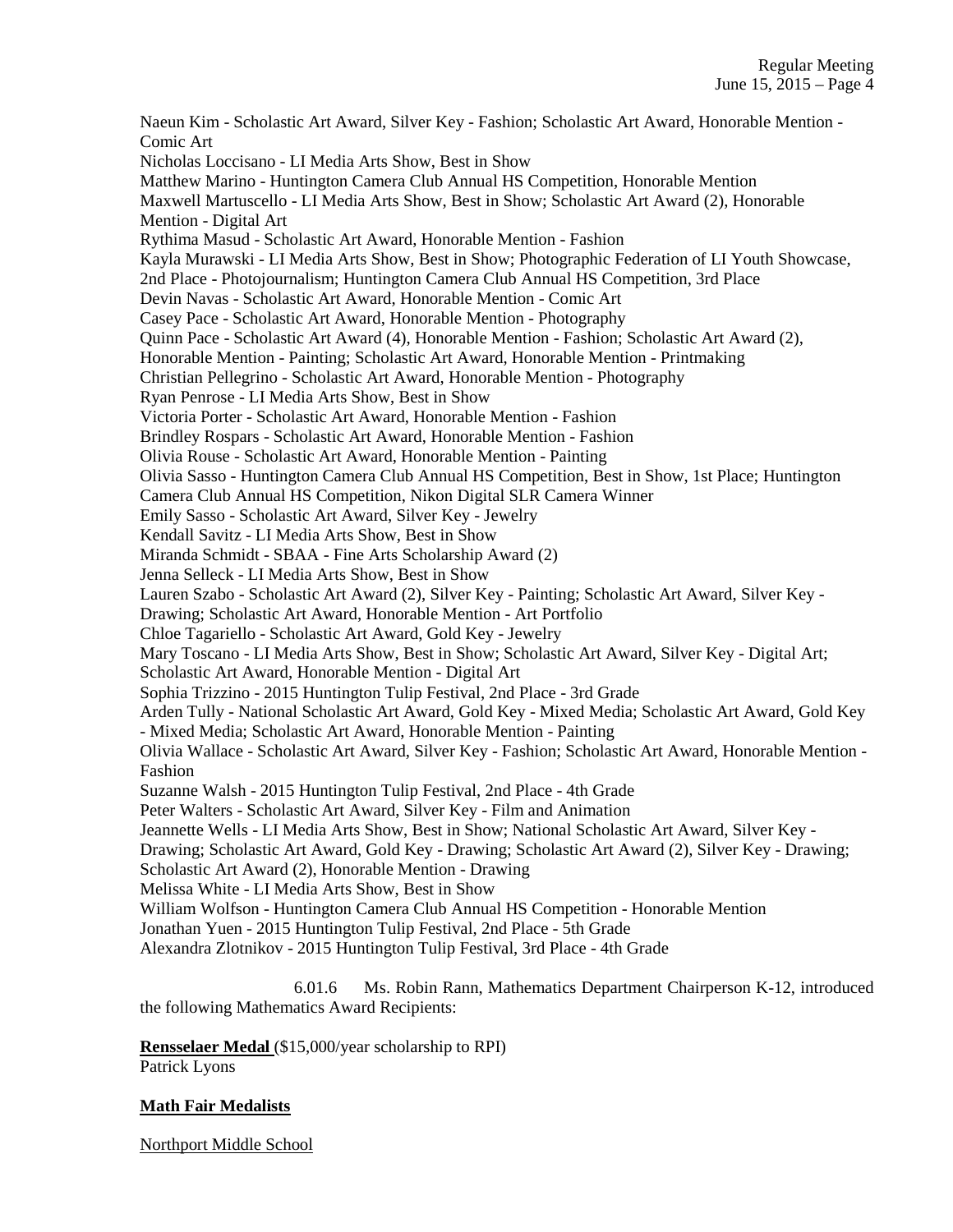Sophia Borovikova, Bronze; Simone Cammarasana, Silver; William Doyle, Bronze; Marcos Guerrero, Bronze; Marisa Macolino, Silver; Siofra Murdoch, Bronze; Sophia Olivieri, Silver; Kevin Penrose, Bronze; Venessa Rizack, Bronze; Chloe Stepanek, Bronze; John Zieran, Silver

#### East Northport Middle School

Ashleigh Basel, Silver; Samuel Driesen, Bronze; Rachel Ewanyk, Silver; Anthony Guadagna, Silver; David Jung, Gold; Harsh Patel, Bronze; Benjamin Strait, Silver; Faith Zimmerman, Bronze

### Northport High School

Sarah Abodalo, Gold; Gabriella Bica, Silver; Andrew Crofts, Bronze; Laura Dayton, Gold; Gregory Dilimetin, Gold; James Donohue, Bronze; Benjamin Driesen, Bronze; Tyler DuPont, Gold; Samuel Gozelski, Bronze; Tina Guo, Bronze; Elizabeth Hensley, Silver; Nicholas Holfester, Gold; Daniel Kim, Bronze; Emily Labruna, Bronze; Cybele Laisney, Silver; Ian MacDougall, Gold; Rebecca MacLeod, Bronze; Samuel Maritato, Bronze; Zachary Melchione, Bronze; Aimee Morris, Silver; Abigail Moss, Silver; Stephen Muzyka, Silver; Jake Robinson, Gold; Michelle Soba, Bronze; Julianne Starzee, Bronze; Bryan Vogt, Bronze; Alexandra Weidenman, Silver; Shawn Weigand, Bronze; Valerie White, Bronze

# **SCMTA Mathematics Course Contests** - High Scorers in Suffolk County

Level J - Camden Burk, 3rd Place Level II - Danile Krohn, 4th Place Level IV - Benjamin Driesen, 5th Place, Zachary Melchion 5th Place

**Mathletes** - High Scorers in Suffolk County for Season Adam Chang, Ian Buitenkant, Jasper Petronella

# **AMC/AIME**

AMC 12 School Winner (NHS) - Adam Chang AMC 10 School Winner (NHS) - Sean Martinov AMC 8 School Winner (NMS) - Joseph Bica, Sophia Borovikova, Mario Lanzilotta AMC 8 School Winner (ENMS) - Peter Mainetti

 6.02 Motion was made by Trustee Badanes, seconded by Trustee Thompson, to authorize payment of five \$500 awards in accord with the Board-UTN Collective Bargaining Agreement to the following teachers as Professional Achievement Awards for 2014-2015:

|        | 6.02.1 | Allison Schwabish – Academy of Finance Coordinator, Northport High     |
|--------|--------|------------------------------------------------------------------------|
| School |        |                                                                        |
|        | 6.02.2 | Robert Feinstein – English Teacher, Northport High School              |
|        | 6.02.3 | Diana Aiello – English Teacher, East Northport Middle School           |
|        | 6.02.4 | David Storch – International Baccalaureate Coordinator, Northport High |
| School |        |                                                                        |
|        | 6.02.5 | James Kubik and Kimberly Collins – Science Teachers, Northport High    |
| School |        |                                                                        |

Unanimously carried.

6.03 For Information: Upcoming Meetings

President Binger reviewed the upcoming meetings scheduled for July 1<sup>st</sup> Annual Reorganization Meeting, and Regular Meetings on August  $27<sup>th</sup>$ , September  $10<sup>th</sup>$ , and September  $24<sup>th</sup>$ .

President Binger thanked Trustee Maloney and Trustee Waldenburg for their service to the Northport-East Northport School District and presented them with plaques. Ms. Binger announced that Assistant Superintendent Rosemarie Coletti will be leaving the District as of June 30<sup>th</sup>. President Binger also thanked Dr. Thomas Caramore, Interim Superintendent of Schools, for his service to the District.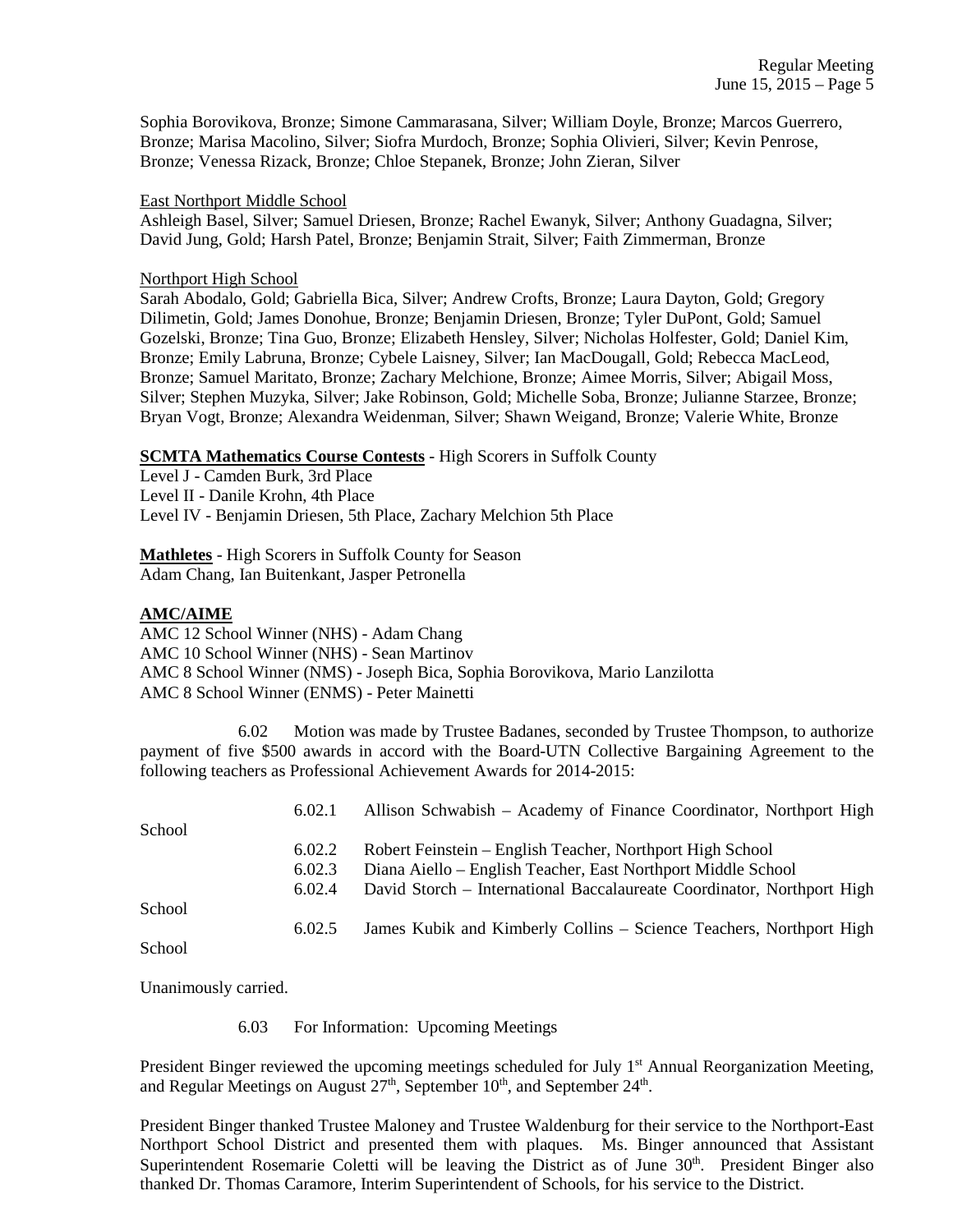At 8:13 p.m., President Binger announced a brief recess.

At 8:29 p.m., the Board resumed public session.

Motion was made by Trustee Badanes, seconded by Trustee Waldenburg, to reorder the agenda and bring forth item 8.01 for consideration.

Unanimously carried.

Motion was made by Trustee Badanes, seconded by Trustee Waldenburg, to approve item 8.01:

8.01 Approving the following resolution:

 "BE IT RESOLVED, that the Board of Education of the Northport-East Northport Union Free School District hereby ratifies the Memorandum of Agreement with the United Teachers of Northport (UTN) dated May 30, 2015"

Unanimously carried.

Board Counsel John Gross reviewed the Memorandum of Agreement between the District and the United Teachers of Northport.

### 7. COMMUNICATIONS

There were no communications to the Board requiring Board action.

# 8. PUBLIC PARTICIPATION

Name Comment Stacey Riccardi Read a letter addressed to incoming Superintendent Banzer and Members of the SEPTA co-President Board regarding SEPTA's request for the District to address playground ADA compliance, adaptive swings, wheelchair accessibility, building ADA compliance, equal access to extracurricular programs for students with special needs and a true inclusion program.

Superintendent Caramore stated that he will look into their concerns and speak with incoming Superintendent Banzer as well.

Carina Ranieri Asked about the counselor-in-training summer program and her son's participation Parent in it.

Dr. Caramore stated that he will look into it in the morning.

Armand D'Accordo Read a letter to the Board that was hand delivered to the District Clerk along with a Resident petition to place a proposition on the ballot for the May 2016 vote to reduce the number of Board Members serving on the Northport-East Northport Board of Education from nine to seven.

Trustee Thompson asked Board Counsel for direction regarding placing the proposition on the ballot for the May 2016 vote.

Carl Litt Stated that security should have the handicap door open for Board of Education meetings. Requested a policy and/or direction for the scanning of NYS Driver's License so that personal information is not required or kept. Stated that the schools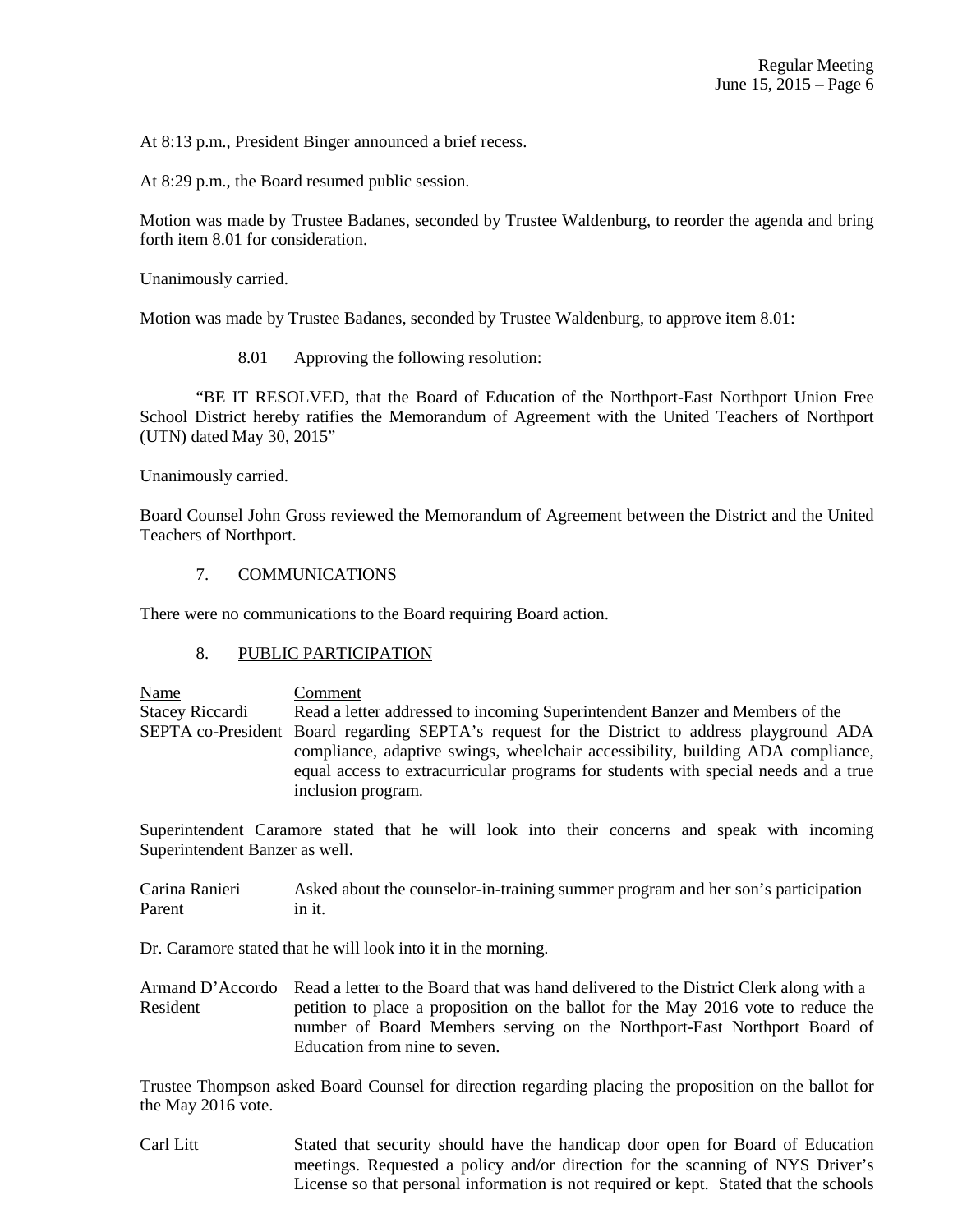|                        | have approximately 21 vending machines and that the issue came up at the<br>Operations & Maintenance Committee meeting as to who is controlling them and<br>supplying the merchandise. Mr. Litt urged the Board to approve the resolutions on<br>the agenda for capital reserve funding. |
|------------------------|------------------------------------------------------------------------------------------------------------------------------------------------------------------------------------------------------------------------------------------------------------------------------------------|
| Tammie Topel<br>Parent | Asked that Mr. Litt's questions be answered.                                                                                                                                                                                                                                             |
| Cathie Josephson       | Stated that there is no handicap access to buildings after hours and that this needs to                                                                                                                                                                                                  |
| Parent                 | be addressed.                                                                                                                                                                                                                                                                            |
| Rachel Friedman        | Stated that there needs to be handicap access in the buildings and they need to be                                                                                                                                                                                                       |
| Parent                 | ADA compliant as soon as possible.                                                                                                                                                                                                                                                       |

9. SPECIAL REPORTS

#### 10. SUPERINTENDENT'S REPORT, GENERAL – FOR BOARD ACTION

President Binger announced that items 10.03 and 10.06 were withdrawn.

Motion was made by Trustee Waldenburg, seconded by Trustee Maloney, to approve items 10.01 and 10.02

 10.01 Approving the Personnel Actions Report dated June 15, 2015 attached and made part of the official minutes.

 10.02 Approving request for foreign travel for students to countries outside of the United States during the 2015-2016 school year:

- Italy: Milan, Verona, Florence, Assisi, Siena, Venice, Rome (February 12, 2016 February 21, 2016)
- Belgium: Brussels, Germany: Frankfort and Munich (February 12, 2016 February 21, 2016)

Vote on Trustee Waldenburg's motion to approve items 10.01 and 10.02 was as follows:

- YES: Mr. Badanes, Ms. Binger, Mr. Maloney, Mrs. McCue, Mrs. McNaughton, Mrs. Pisacani, Mr. Rapiejko, Mr. Waldenburg
- NO: Mrs. Thompson

Motion passed.

#### 10.03 Withdrawn

Motion was made by Trustee Waldenburg, seconded by Trustee Maloney, to approve item 10.04

 10.04 Approving disposition of library materials at Northport High School, East Northport Middle School, Northport Middle School, Bellerose Avenue Elementary School, Dickinson Avenue Elementary School, Fifth Avenue Elementary School, Norwood Avenue Elementary School, and Pulaski Road Elementary School

Unanimously carried.

Motion was made by Trustee Thompson, seconded by Trustee Maloney, to approve all items under 10.05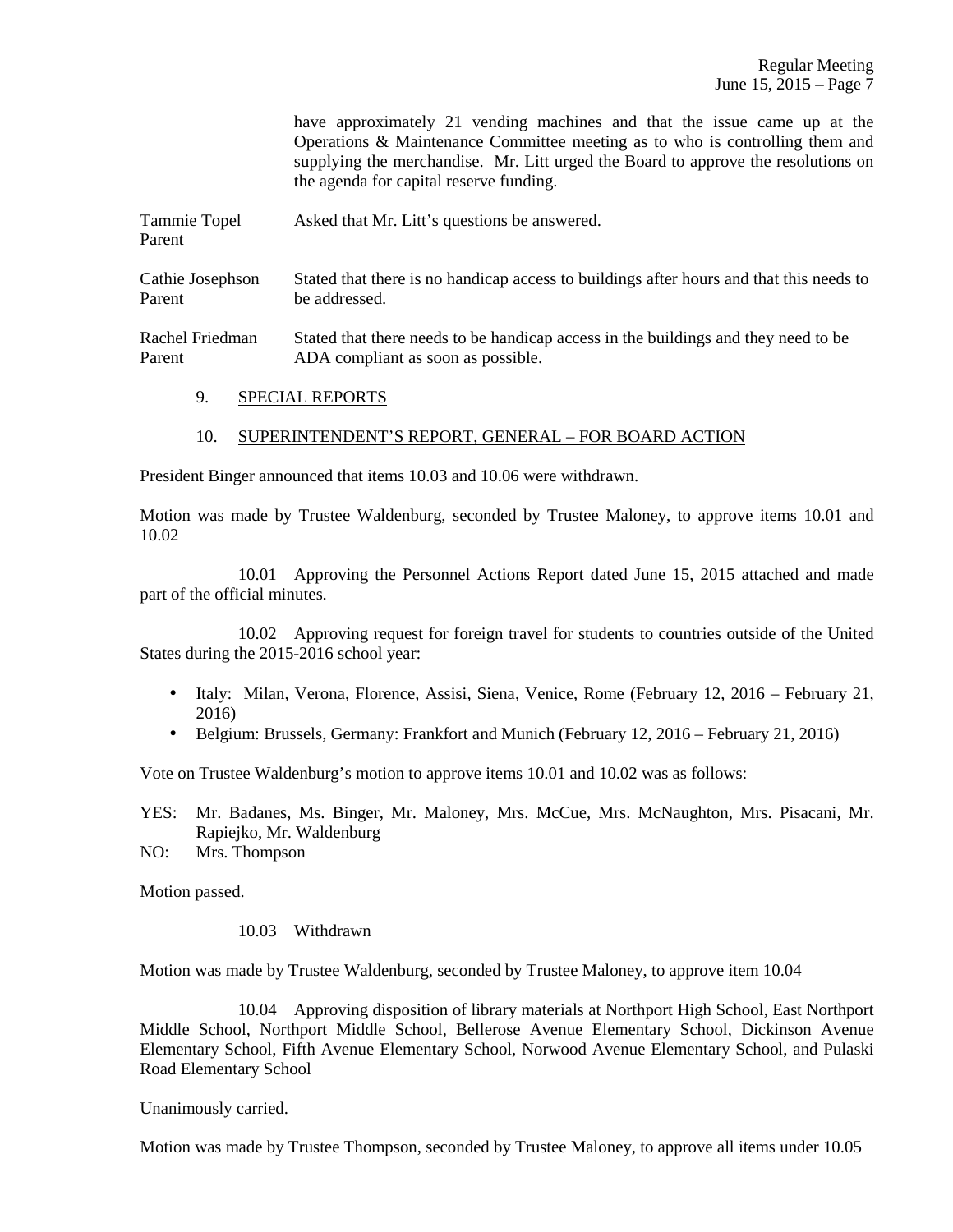10.05 Receiving for a first reading the following policies:

10.05.1 Policy #2500 "Formulation, Adoption and Amendment of Policies"

10.05.2 Policy #5210 "Athletic Placement Process for Interscholastic Athletic

Programs"

Unanimously carried.

10.06 Withdrawn

Motion was made by Trustee Waldenburg, seconded by Trustee Maloney, to approve item 10.07

10.07 Approving the following resolution:

 "WHEREAS, Section 135.4(c) (7) (ii) (a) (4) of the Regulations of the Commissioner of Education provides for a Board of Education to permit pupils in grades no lower than seventh grade to compete on interscholastic athletic teams organized for senior high school pupils, or senior high school pupils to compete on interscholastic athletic teams organized for pupils in the seventh and eighth grades; and

 WHEREAS, these pupils are to be allowed to compete at levels that are appropriate to their physical maturity, physical fitness, and sport skills in relationship to other pupils in accordance with the standards established by the Commissioner of Education; and

 WHEREAS, the State Education Department issues the competition standards for these pupils to compete under a program called the Athletic Placement Process;

 THEREFORE BE IT RESOLVED, that the Northport-East Northport Union Free School District Board of Education shall permit pupils to compete after successfully completing the Athletic Placement Process for the requested sport and level."

Unanimously carried.

Motion was made by Trustee Maloney, seconded by Trustee Waldenburg, to approve items 11.01 through 11.53

# 11. SUPERINTENDENT'S REPORT, FINANCIAL – FOR BOARD ACTION

11.01 Taking specified action on the following BIDS:

#### EDUCATIONAL

11.01.1 AWARD: Medical Supplies and Equipment

- 11.01.2 AWARD: Propane Fuel for Buses
- 11.01.3 REJECT: Hollow Metal Doors
- 11.02 Receiving the following donations to the District:

 11.02.1 \$250.00 from Barbara and Charles Tragna to the Lt. Commander Christopher Tragna Memorial Scholarship

 11.02.2 A complimentary copy of director Ava DuVernay's award-winning film *Selma* to Northport High School from Paramount Pictures

 11.02.3 Thirty-five picture frames of assorted sizes and materials (wood, metal, etc.) from Mr. Robert Cresko to the Visual Arts Department, value estimated by the donor to be approximately \$200.00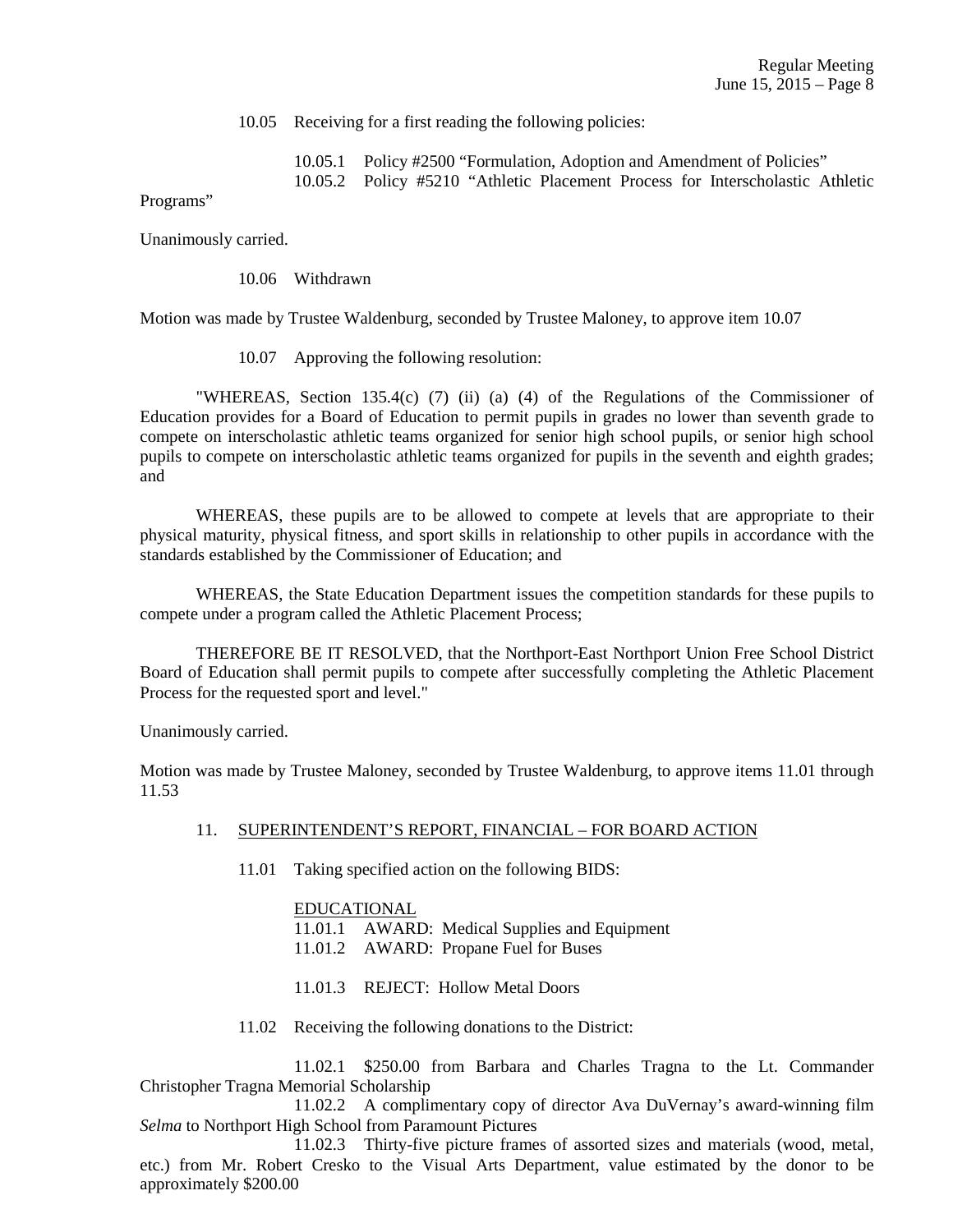11.03 Approving a grant application from the New York State Bar Association in the amount of \$6,357 to be used to support the expenses related to the annual Law and Civic Education Summer Institute

11.04 Receiving the following Internal Audit Reports from R.S. Abrams & Co., LLP:

 11.04.1 Internal Audit Risk Assessment Update Report for the period ending December 31, 2014 11.04.2 Internal Audit Report on Food Service Operations

11.04.3 Internal Audit Report on Governance and Planning and Fund Balance

#### Management

 11.05 Approving a Supplementary Education Services Agreement between the Northport-East Northport Union Free School District and Good Vibrations DJ Entertainment (Community Services)

 11.06 Approving a Supplementary Education Services Agreement between the Northport-East Northport Union Free School District and Homecare Therapies dba Horizon Healthcare Staffing (SSS)

 11.07 Approving the following resolution to join the Long Island Food Service Directors Association Cooperation:

 "WHEREAS, it is the plan of a number of public school districts in Nassau/Suffolk Counties, New York to bid jointly on selected Food Service Commodities, Food and Food Service Supplies for the 2015- 16 school year.

 WHEREAS, the Northport-East Northport UFSD is desirous of participating with other districts in Nassau/Suffolk Counties in the joint bidding of the commodities mentioned above as authorized by General Municipal Law, Section 119-0 and,

 WHEREAS, the Northport-East Northport UFSD wishes to appoint a committee to assume the responsibility for drafting of specification, advertising for bids, accepting and opening bids, reporting the results to the board of education and making recommendations thereon; therefore,

 BE IT RESOLVED, that the BOARD OF EDUCATION of the Northport-East Northport UFSD hereby appoints Long Island School Nutrition Directors Association Cooperative Bid Committee to represent it in all matters related above, and,

 BE IT FURTHER RESOLVED, that the Northport-East Northport UFSD Board of Education authorizes the above-mentioned committee to represent it in all matters leading up to entering into a contract for the purchases of the above-mentioned commodities, and,

 BE IT FURTHER RESOLVED, that the Northport-East Northport UFSD Board of Education agrees to assume its equitable share of costs of the cooperative bidding, and

 BE IT FURTHER RESOLVED, that the Northport-East Northport UFSD Board of Education agrees (1) to abide by majority decisions of the participating districts on quality standards; (2) that unless all bids are rejected, it will award contracts according to the recommendations of the committee; (3) that after award of contract(s), it will conduct all negotiations directly with the successful bidder(s)."

 11.08 Approving the Western Suffolk BOCES Contract for Services for the 2015-2016 Fiscal Year

 11.09 Approving an Agreement with The Omni Group for third party administration of the District's 403(b) Plan for the 2015-2016 school year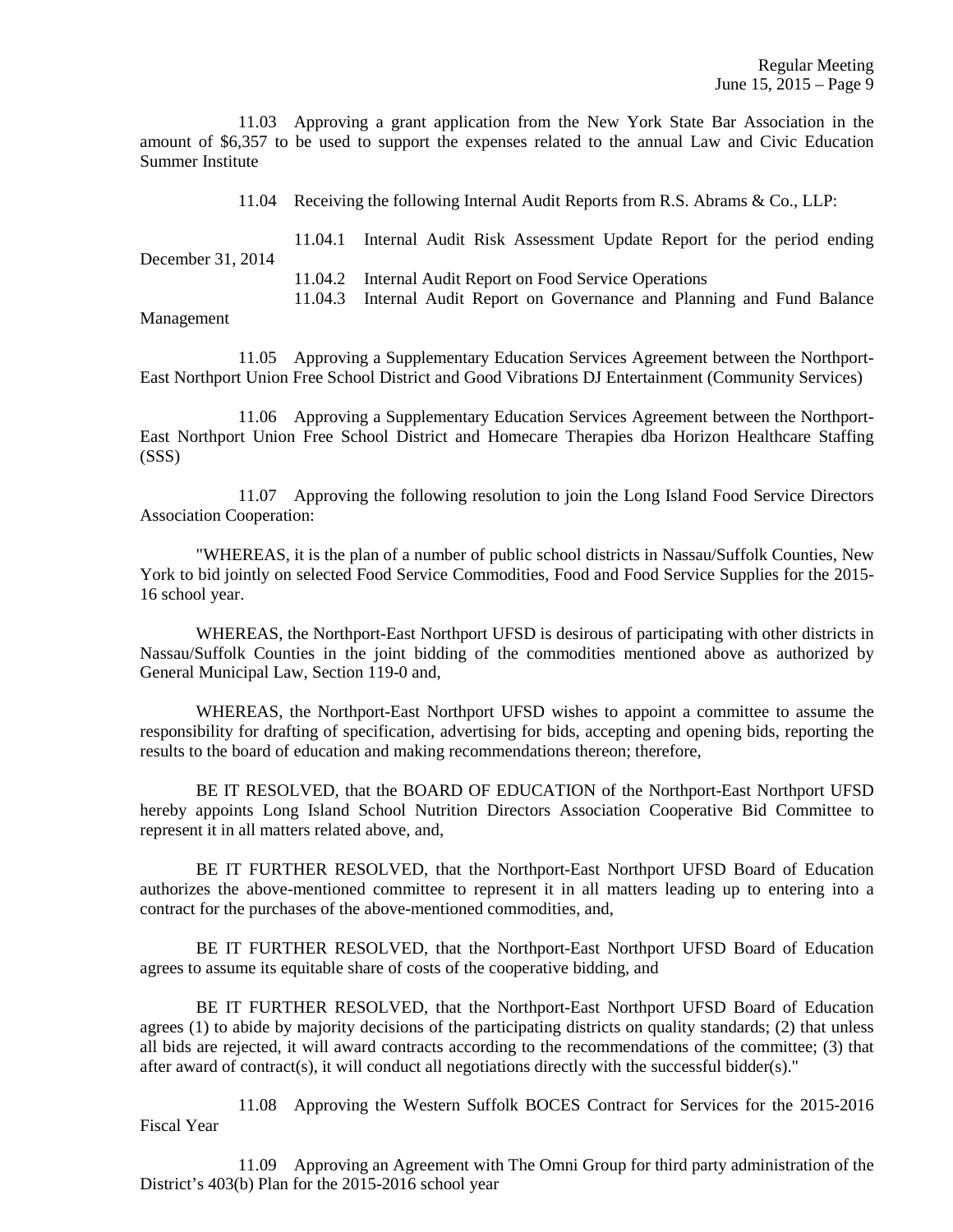11.10 Approving an Agreement between the Huntington YMCA, a branch of the YMCA of Long Island, and the Board of Education of the Northport-East Northport Union Free School District for the use of facilities for purposes of conducting practices for the School District's swim teams

 11.11 Authorizing the Board President to sign a contract with the following school district to provide health services for Northport-East Northport students attending schools in that district during the 2014-2015 school year:

 11.11.1 Three Village Central School District, one (1) student attending Laurel Hill School @ \$1,031.15, totaling \$1,031.15

 11.12 Approving a 2014-2015 Special Education Services Contract between the Board of Education of the Northport-East Northport Union Free School District and North Shore Central School District

 11.13 Approving a 2015-2016 Agreement between the Northport-East Northport Union Free School District and Brookville Center for Children's Services, Inc.

 11.14 Approving a Rider to Agreement between the Board of Education of the Northport-East Northport Union Free School District and Select Tours, Inc. (BAS)

 11.15 Approving a 2015-2016 Agreement between the Northport-East Northport Union Free School District and Islip Tutoring Services, Inc.

 11.16 Approving a 2015-2016 Agreement between the Northport-East Northport Union Free School District and The Summit School

 11.17 Approving a Business Associate Agreement in Compliance with Health Insurance Portability and Accountability Act of 1996 ("HIPPA") between the Northport-East Northport Union Free School District and Homecare Therapies d/b/a/ Horizon Healthcare Staffing

 11.18 Approving a 2015-2016 Agreement between the Northport-East Northport Union Free School District and Horizon Healthcare Staffing

 11.19 Approving a 2015-2016 Agreement between the Northport-East Northport Union Free School District and Horizon Healthcare Staffing

 11.20 Approving a License and Operating Agreement between the Board of Education of the Northport-East Northport Union Free School District and Scope Education Services for After School Child Care Programs

11.21 Approving the following resolution:

 "WHEREAS, a club known as the Concert Recording Club has been accounted for in Northport High School's Extraclassroom Activity Fund; and,

 WHEREAS, it has been determined that the Concert Recording Club is no longer a functioning Extraclassroom Activity Club; and,

 WHEREAS, it has been determined that the Concert Recording Club balance of \$476.86 will be transferred from the Concert Recording Club to the Marching Band and Orchestra in equal amounts; and,

 WHEREAS, the transfer of \$476.86 from the Concert Recording Club to the Marching Band and Orchestra will benefit the entire Northport High School student body;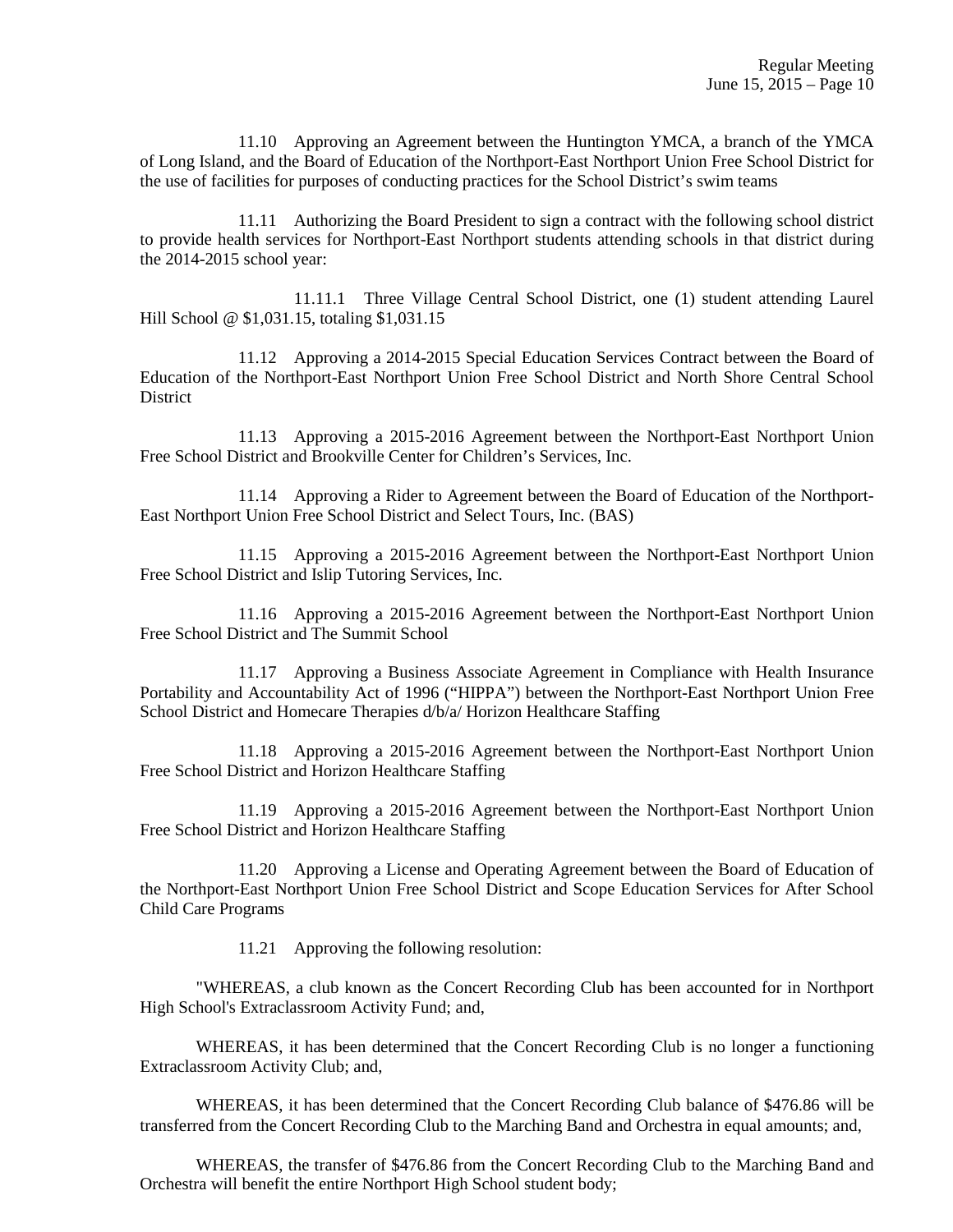NOW, THEREFORE, BE IT RESOLVED, that the balance of \$476.86 in the Concert Recording Club, accounted for in Northport High School's Extraclassroom Activity Fund, be transferred to the Marching Band and Orchestra, also accounted for in Northport High School's Extraclassroom Activity Fund; and,

 BE IT FURTHER RESOLVED that the Concert Recording Club, accounted for in Northport High School's Extraclassroom Activity Fund, be closed based upon the determination that the Concert Recording Club is no longer a functioning Extraclassroom Activity Club."

11.22 Approving the following resolution:

 "WHEREAS, a club known as the Dance Team JV Club has been accounted for in Northport High School's Extraclassroom Activity Fund; and,

 WHEREAS, it has been determined that the Dance Team JV Club is no longer a functioning Extraclassroom Activity Club; and,

 WHEREAS, it has been determined that the Dance Team JV Club balance of \$35.85 will be transferred from the Dance Team JV Club to the Tigerettes Club; and,

 WHEREAS, the transfer of \$35.85 from the Dance Team JV Club to the Tigerettes Club will benefit the entire Northport High School student body;

 NOW, THEREFORE, BE IT RESOLVED, that the balance of \$35.85 in the Dance Team JV Club, accounted for in Northport High School's Extraclassroom Activity Fund, be transferred to the Tigerettes Club, also accounted for in Northport High School's Extraclassroom Activity Fund; and,

 BE IT FURTHER RESOLVED that the Dance Team JV Club, accounted for in Northport High School's Extraclassroom Activity Fund, be closed based upon the determination that the Dance Team JV Club is no longer a functioning Extraclassroom Activity Club."

11.23 Approving the following resolution:

 "WHEREAS, a club known as the Prowlers Club has been accounted for in Northport High School's Extraclassroom Activity Fund; and,

 WHEREAS, it has been determined that the Prowlers Club is no longer a functioning Extraclassroom Activity Club; and,

 WHEREAS, it has been determined that the Prowlers Club balance of \$175.77 will be transferred from the Prowlers Club to the Tigerettes Club; and,

 WHEREAS, the transfer of \$175.77 from the Prowlers Club to the Tigerettes Club will benefit the entire Northport High School student body;

 NOW, THEREFORE, BE IT RESOLVED, that the balance of 175.77 in the Prowlers Club, accounted for in Northport High School's Extraclassroom Activity Fund, be transferred to the Tigerettes Club, also accounted for in Northport High School's Extraclassroom Activity Fund; and,

 BE IT FURTHER RESOLVED that the Prowlers Club, accounted for in Northport High School's Extraclassroom Activity Fund, be closed based upon the determination that the Prowlers Club is no longer a functioning Extraclassroom Activity Club."

11.24 Approving the following resolution: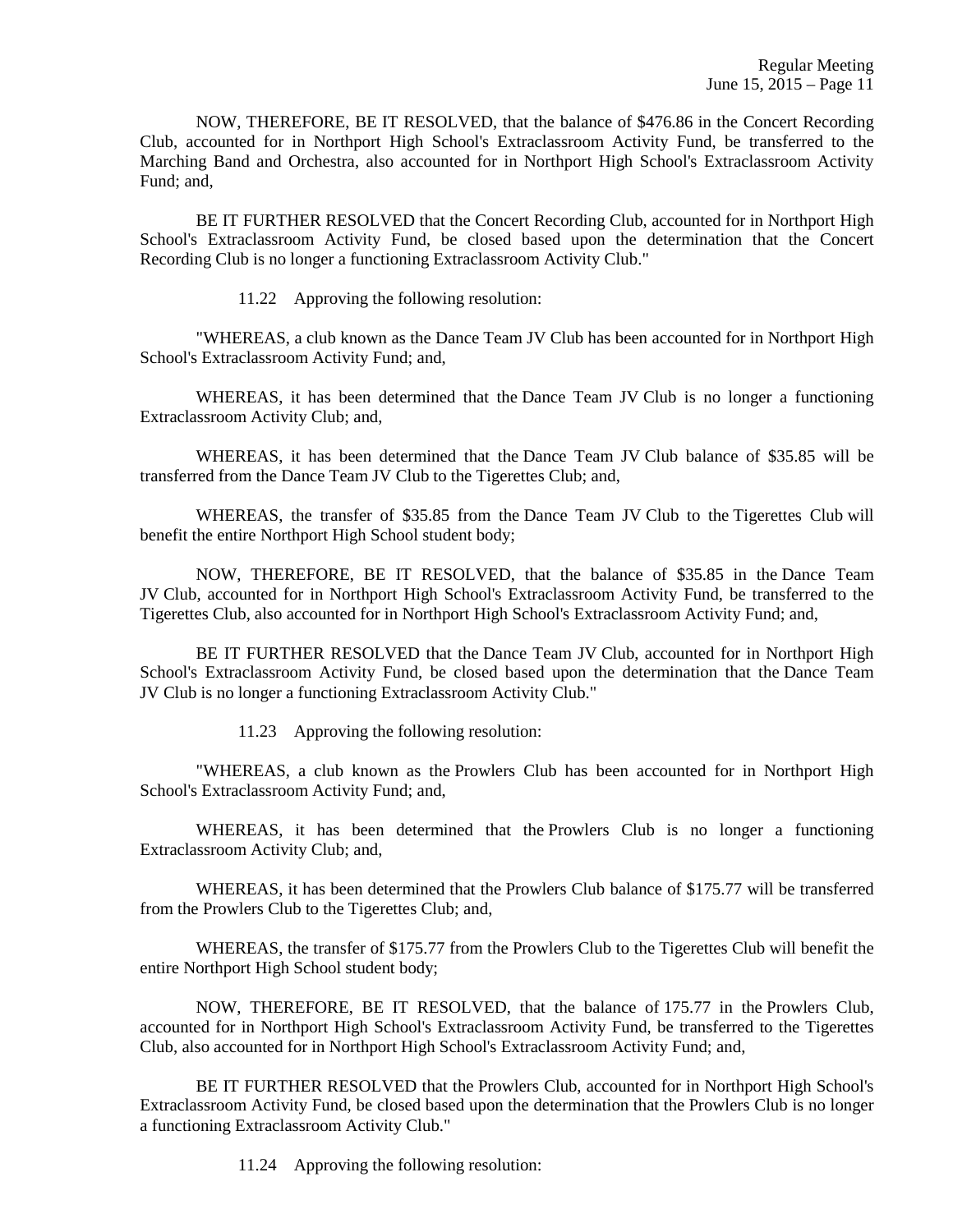"WHEREAS, a club known as the German Club has been accounted for in Northport High School's Extraclassroom Activity Fund; and,

 WHEREAS, it has been determined that the German Club is no longer a functioning Extraclassroom Activity Club; and,

 WHEREAS, it has been determined that the German Club balance of \$.02 will be transferred from the German Club to the U.S.N. (United Students of Northport); and,

 WHEREAS, the transfer of \$.02 from the German Club to the U.S.N. (United Students of Northport) will benefit the entire Northport High School student body;

 NOW, THEREFORE, BE IT RESOLVED, that the balance of \$.02 in the German Club, accounted for in Northport High School's Extraclassroom Activity Fund, be transferred to the U.S.N. (United Students of Northport), also accounted for in Northport High School's Extraclassroom Activity Fund; and,

 BE IT FURTHER RESOLVED that the German Club, accounted for in Northport High School's Extraclassroom Activity Fund, be closed based upon the determination that the German Club is no longer a functioning Extraclassroom Activity Club."

11.25 Approving the following resolution:

 "WHEREAS, a club known as the WNPT Radio Club has been accounted for in Northport High School's Extraclassroom Activity Fund; and,

 WHEREAS, it has been determined that the WNPT Radio Club is no longer a functioning Extraclassroom Activity Club; and,

 WHEREAS, it has been determined that the WNPT Radio Club balance of \$171.85 will be transferred from the WNPT Radio Club to the U.S.N. (United Students of Northport); and,

 WHEREAS, the transfer of \$171.85 from the WNPT Radio Club to the U.S.N. (United Students of Northport) will benefit the entire Northport High School student body;

 NOW, THEREFORE, BE IT RESOLVED, that the balance of \$171.85 in the WNPT Radio Club, accounted for in Northport High School's Extraclassroom Activity Fund, be transferred to the U.S.N. (United Students of Northport), also accounted for in Northport High School's Extraclassroom Activity Fund; and,

 BE IT FURTHER RESOLVED that the WNPT Radio Club, accounted for in Northport High School's Extraclassroom Activity Fund, be closed based upon the determination that the WNPT Radio Club is no longer a functioning Extraclassroom Activity Club."

11.26 Approving the following resolution:

 "WHEREAS, a club known as the Model UN Club has been accounted for in Northport High School's Extraclassroom Activity Fund; and,

 WHEREAS, it has been determined that the Model UN Club is no longer a functioning Extraclassroom Activity Club; and,

 WHEREAS, it has been determined that the Model UN Club balance of \$25.91 will be transferred from the Model UN Club to the U.S.N. (United Students of Northport); and,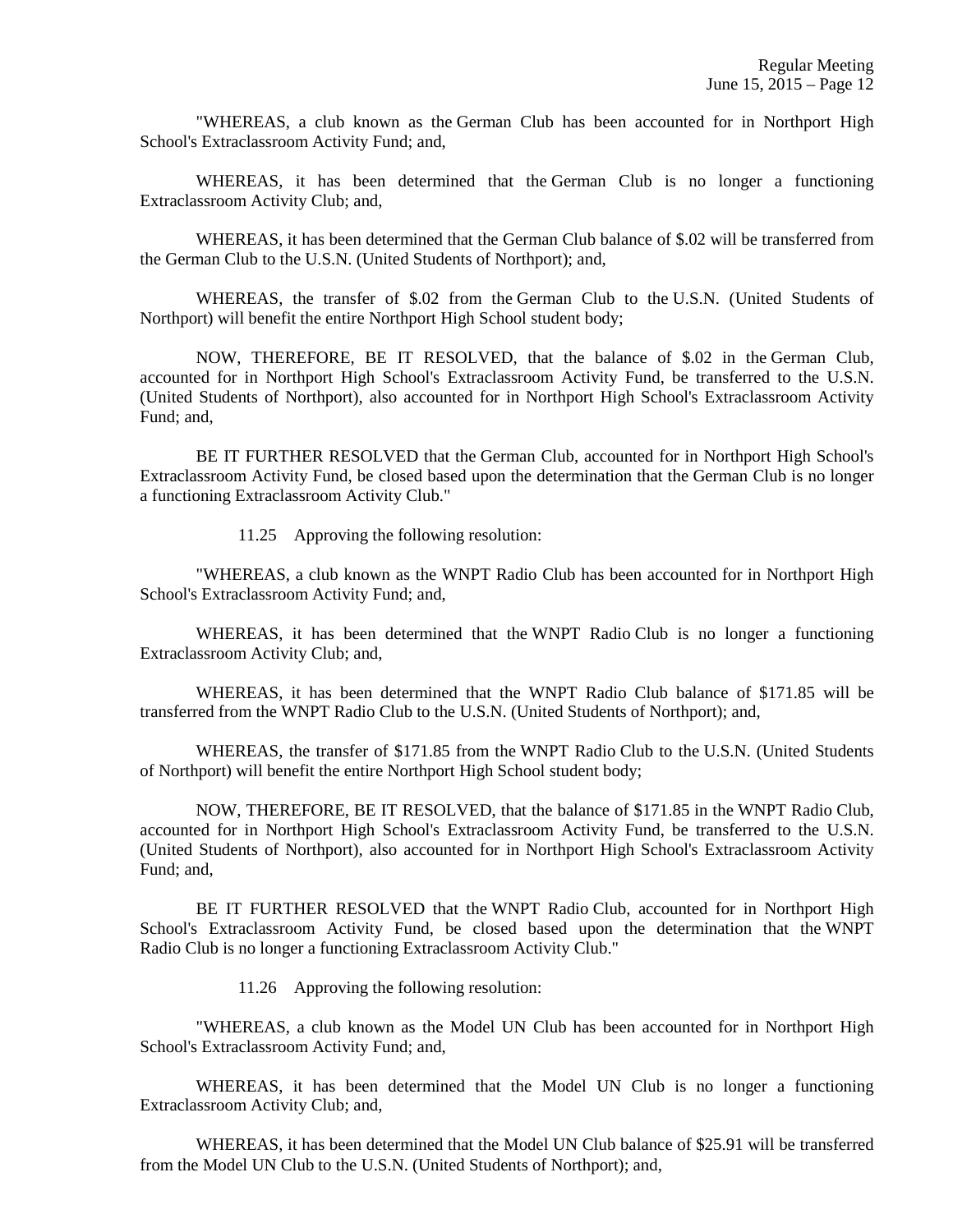WHEREAS, the transfer of \$25.91 from the Model UN Club to the U.S.N. (United Students of Northport) will benefit the entire Northport High School student body;

 NOW, THEREFORE, BE IT RESOLVED, that the balance of \$25.91 in the Model UN Club, accounted for in Northport High School's Extraclassroom Activity Fund, be transferred to the U.S.N. (United Students of Northport), also accounted for in Northport High School's Extraclassroom Activity Fund; and,

 BE IT FURTHER RESOLVED that the Model UN Club, accounted for in Northport High School's Extraclassroom Activity Fund, be closed based upon the determination that the Model UN Club is no longer a functioning Extraclassroom Activity Club."

11.27 Approving the following resolution:

 "WHEREAS, a club known as the Multimedia Club has been accounted for in Northport High School's Extraclassroom Activity Fund; and,

 WHEREAS, it has been determined that the Multimedia Club is no longer a functioning Extraclassroom Activity Club; and,

 WHEREAS, it has been determined that the Multimedia Club balance of \$22.53 will be transferred from the Multimedia Club to the U.S.N. (United Students of Northport); and,

 WHEREAS, the transfer of \$22.53 from the Multimedia Club to the U.S.N. (United Students of Northport) will benefit the entire Northport High School student body;

 NOW, THEREFORE, BE IT RESOLVED, that the balance of \$22.53 in the Multimedia Club, accounted for in Northport High School's Extraclassroom Activity Fund, be transferred to the U.S.N. (United Students of Northport), also accounted for in Northport High School's Extraclassroom Activity Fund; and,

 BE IT FURTHER RESOLVED that the Multimedia Club, accounted for in Northport High School's Extraclassroom Activity Fund, be closed based upon the determination that the Multimedia Club is no longer a functioning Extraclassroom Activity Club."

11.28 Approving the following resolution:

 "WHEREAS, a club known as the Social Studies Review Club has been accounted for in Northport High School's Extraclassroom Activity Fund; and,

 WHEREAS, it has been determined that the Social Studies Review Club is not a bona fide Extraclassroom Activity Club; and,

 WHEREAS, it has been determined that the Social Studies Review Club balance of \$21.21 will be transferred from the Social Studies Review Club to the U.S.N. (United Students of Northport); and,

 WHEREAS, the transfer of \$21.21 from the Social Studies Review Club to the U.S.N. (United Students of Northport) will benefit the entire Northport High School student body;

 NOW, THEREFORE, BE IT RESOLVED, that the balance of \$21.21 in the Social Studies Review Club, accounted for in Northport High School's Extraclassroom Activity Fund, be transferred to the U.S.N. (United Students of Northport), also accounted for in Northport High School's Extraclassroom Activity Fund; and,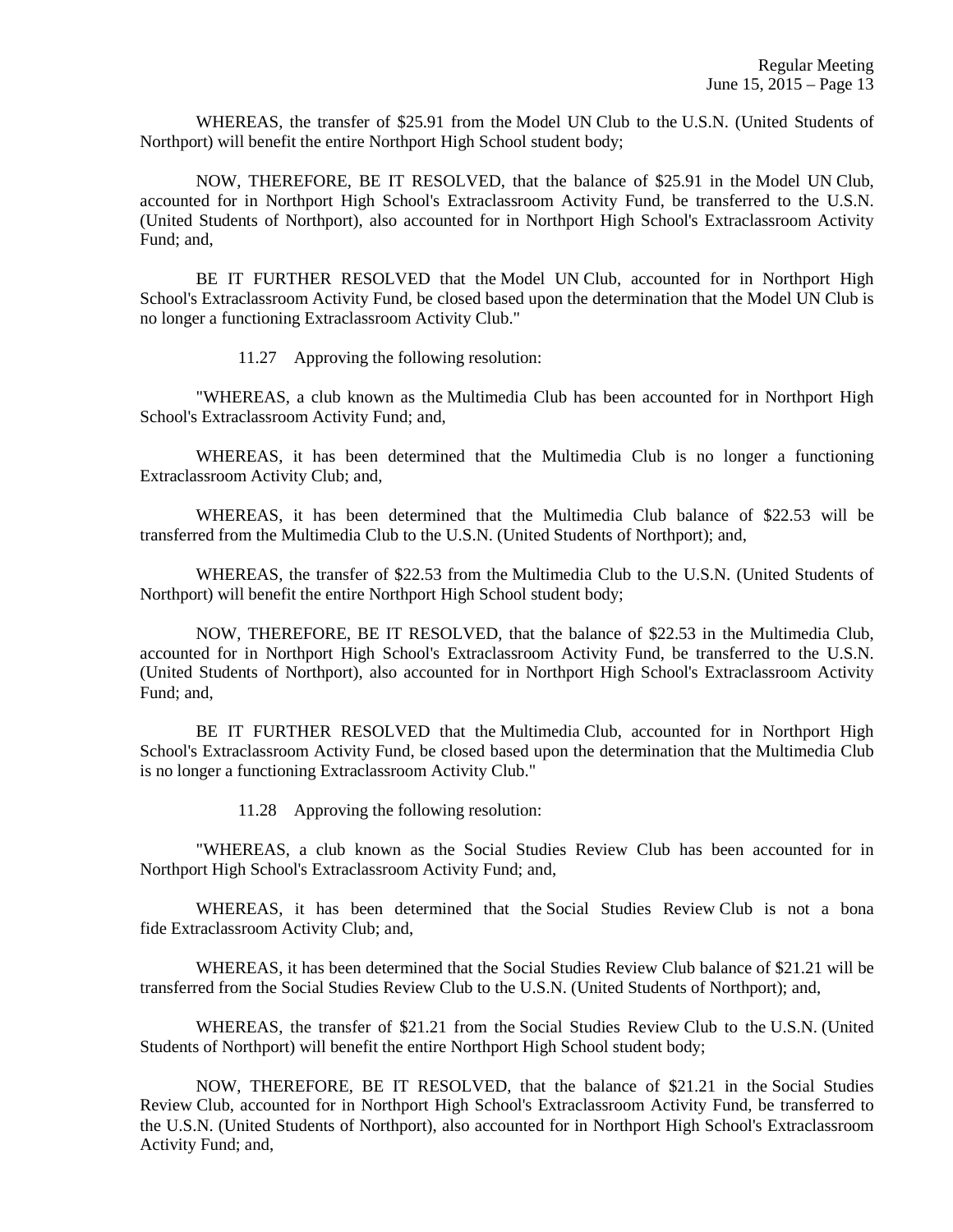BE IT FURTHER RESOLVED that the Social Studies Review Club, accounted for in Northport High School's Extraclassroom Activity Fund, be closed based upon the determination that the Social Studies Review Club is not a bona fide Extraclassroom Activity Club."

11.29 Approving the following resolution:

 "WHEREAS, a club known as the Special Education Club has been accounted for in Northport High School's Extraclassroom Activity Fund; and,

 WHEREAS, it has been determined that the Special Education Club is not a bona fide Extraclassroom Activity Club; and,

 WHEREAS, it has been determined that the Special Education Club balance of \$3.00 will be transferred from the Special Education Club to the U.S.N. (United Students of Northport); and,

 WHEREAS, the transfer of \$3.00 from the Special Education Club to the U.S.N. (United Students of Northport) will benefit the entire Northport High School student body;

 NOW, THEREFORE, BE IT RESOLVED, that the balance of \$3.00 in the Special Education Club, accounted for in Northport High School's Extraclassroom Activity Fund, be transferred to the U.S.N. (United Students of Northport), also accounted for in Northport High School's Extraclassroom Activity Fund; and,

 BE IT FURTHER RESOLVED that the Special Education Club, accounted for in Northport High School's Extraclassroom Activity Fund, be closed based upon the determination that the Special Education Club is not a bona fide Extraclassroom Activity Club."

11.30 Approving the following resolution:

 "WHEREAS, a club known as the Construction Tech. Club has been accounted for in Northport High School's Extraclassroom Activity Fund; and,

 WHEREAS, it has been determined that the Construction Tech. Club is no longer a functioning Extraclassroom Activity Club; and,

 WHEREAS, it has been determined that the Construction Tech. Club balance of \$4.55 will be transferred from the Construction Tech. Club to the Powdered Wigs Club; and,

 WHEREAS, the transfer of \$4.55 from the Construction Tech. Club to the Powdered Wigs Club will benefit the entire Northport High School student body;

 NOW, THEREFORE, BE IT RESOLVED, that the balance of \$4.55 in the Construction Tech. Club, accounted for in Northport High School's Extraclassroom Activity Fund, be transferred to the Powdered Wigs Club, also accounted for in Northport High School's Extraclassroom Activity Fund; and,

 BE IT FURTHER RESOLVED that the Construction Tech. Club, accounted for in Northport High School's Extraclassroom Activity Fund, be closed based upon the determination that the Construction Tech. Club is no longer a functioning Extraclassroom Activity Club."

11.31 Approving the following resolution:

 "WHEREAS, a club known as the Early Childhood Club has been accounted for in Northport High School's Extraclassroom Activity Fund; and,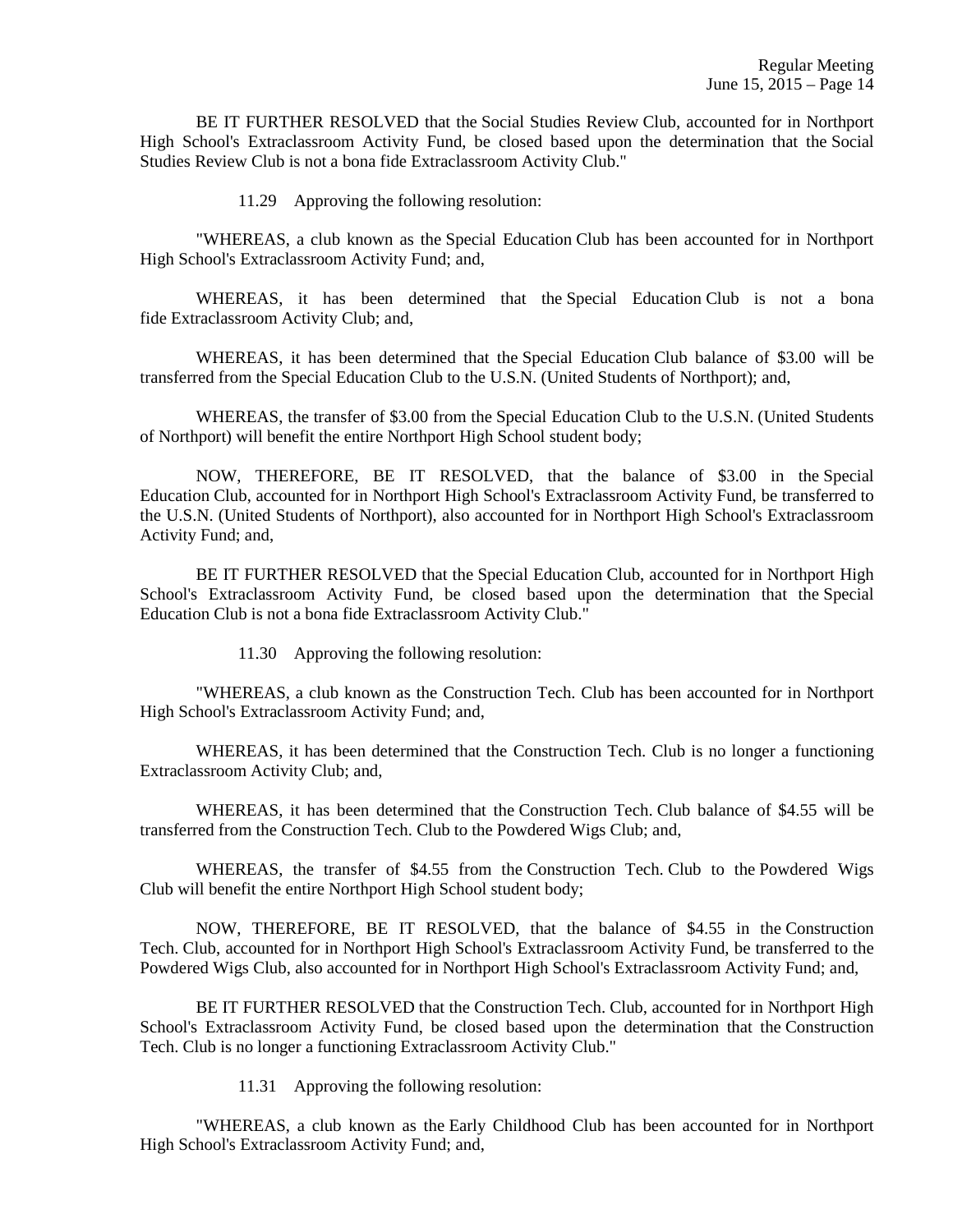WHEREAS, it has been determined that the Early Childhood Club is no longer a functioning Extraclassroom Activity Club; and,

 WHEREAS, it has been determined that the Early Childhood Club balance of \$206.11 will be transferred from the Early Childhood Club to the Future Educators of America Club; and,

 WHEREAS, the transfer of \$206.11 from the Early Childhood Club to the Future Educators of America Club will benefit the entire Northport High School student body;

 NOW, THEREFORE, BE IT RESOLVED, that the balance of \$206.11 in the Early Childhood Club, accounted for in Northport High School's Extraclassroom Activity Fund, be transferred to the Future Educators of America Club, also accounted for in Northport High School's Extraclassroom Activity Fund; and,

 BE IT FURTHER RESOLVED that the Early Childhood Club, accounted for in Northport High School's Extraclassroom Activity Fund, be closed based upon the determination that the Early Childhood Club is no longer a functioning Extraclassroom Activity Club."

11.32 Approving the following resolution:

 "WHEREAS, a club known as the Social Worker Club has been accounted for in Northport High School's Extraclassroom Activity Fund; and,

 WHEREAS, it has been determined that the Social Worker Club is no longer a functioning Extraclassroom Activity Club; and,

 WHEREAS, it has been determined that the Social Worker Club balance of \$376.08 will be transferred from the Social Worker Club to the Our Town Club; and,

 WHEREAS, the transfer of \$376.08 from the Social Worker Club to the Our Town Club will benefit the entire Northport High School student body;

 NOW, THEREFORE, BE IT RESOLVED, that the balance of \$376.08 in the Social Worker Club, accounted for in Northport High School's Extraclassroom Activity Fund, be transferred to the Our Town Club, also accounted for in Northport High School's Extraclassroom Activity Fund; and,

 BE IT FURTHER RESOLVED that the Social Worker Club, accounted for in Northport High School's Extraclassroom Activity Fund, be closed based upon the determination that the Social Worker Club is no longer a functioning Extraclassroom Activity Club."

11.33 Approving the following resolution:

 "WHEREAS, a club known as the Field Hockey Club has been accounted for in Northport High School's Extraclassroom Activity Fund; and,

 WHEREAS, it has been determined that the Field Hockey Club is no longer a functioning Extraclassroom Activity Club; and,

WHEREAS, it has been determined that the Field Hockey Club has a zero balance; and,

 NOW, THEREFORE, BE IT FURTHER RESOLVED that the Field Hockey Club, accounted for in Northport High School's Extraclassroom Activity Fund, be closed based upon the determination that the Field Hockey Club is no longer a functioning Extraclassroom Activity Club."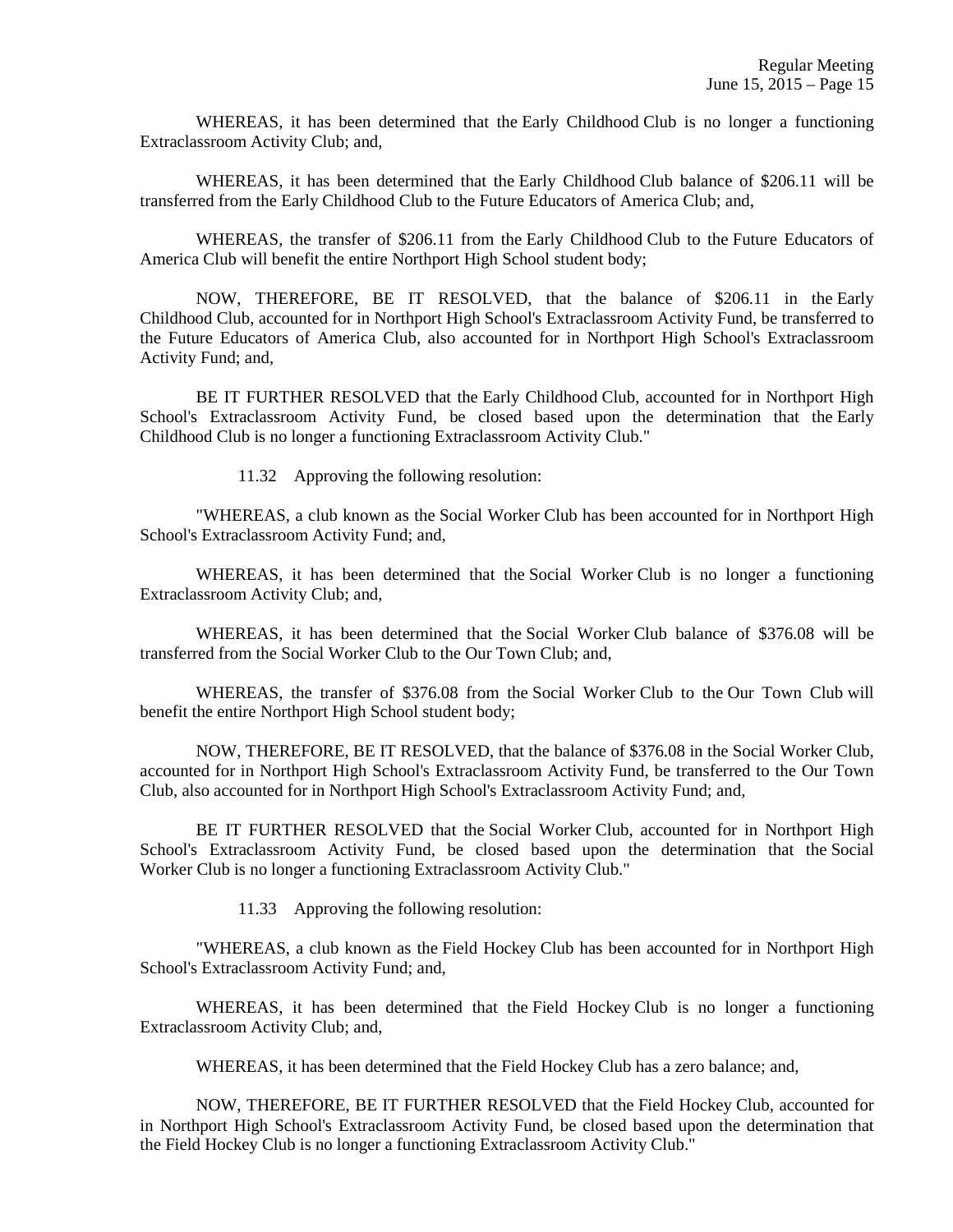11.34 Approving the Treasurer's Report and Monthly Summary of Receipts and **Dishursements** 

> 11.34.1 Treasurer's Report for the period April 1, 2015 through April, 2015 11.34.2 Monthly Summary of Receipts and Disbursements for April 2015

11.35 Approving the Schedule of Investments as of April 30, 2015

11.36 Approving the Collateral Schedule as of April 30, 2015

11.37 Approving the Bank Reconciliation Report for the Month Ended April 30, 2015

 11.38 Approving the General Fund Projected Cash Flow Statement for the year ending 2014-2015, Actual Data July 1, 2014 – April 30, 2015, Estimated Data May 1, 2015 – June 30, 2015

 11.39 Approving the School Lunch Profit and Loss Statement for the Month Ending April 30, 2015

 11.40 Approving the Monthly Revenue and Budget Status Report, School Lunch Fund for the month ending April 30, 2015

 11.41 Approving the Monthly Revenue and Budget Status Report, Special Aid Fund for the month ending April 30, 2015

 11.42 Approving the Monthly Revenue and Budget Status Report, General Fund for the month ending April 30, 2015

 11.43 Approving the Monthly Revenue and Budget Status Report, Capital Fund for the month ending April 30, 2015

11.44 Approving the following resolution:

 "RESOLVED, that the Board of Education accept the donation of \$56,729.52 toward the cost of AP Exams and payment of proctors and increase the 2014-2015 budget code A2810.4010.00.3202 by \$53,109 and code A2810.1500.00.3202 by \$3,620.52.

 RESOLVED, that the Board of Education hereby approves an increase in the revenue code A2705 of the 2014-2015 budget by \$53,109 and revenue code A2770 by \$3,620.52 with the understanding that this increase in revenue is the result of the donations by the parents of Northport-East Northport UFSD."

11.45 Approving the following resolution:

 "WHEREAS, the Board of Education approved by resolution on January 12, 2015 an increase to appropriation code A2110.5030.23.0700 by \$200; and,

 WHEREAS, the Board of Education approved by resolution January 12, 2015 an increase in revenue code A2705 by \$200; and,

WHEREAS, the amount of \$200 was returned unpaid;

 NOW, THEREFORE, BE IT RESOLVED, that the Board of Education hereby rescinds its acceptance of a donation on January 12, 2015 from the Morgan Stanley Annual Appeal and Charitable Spending Account Program."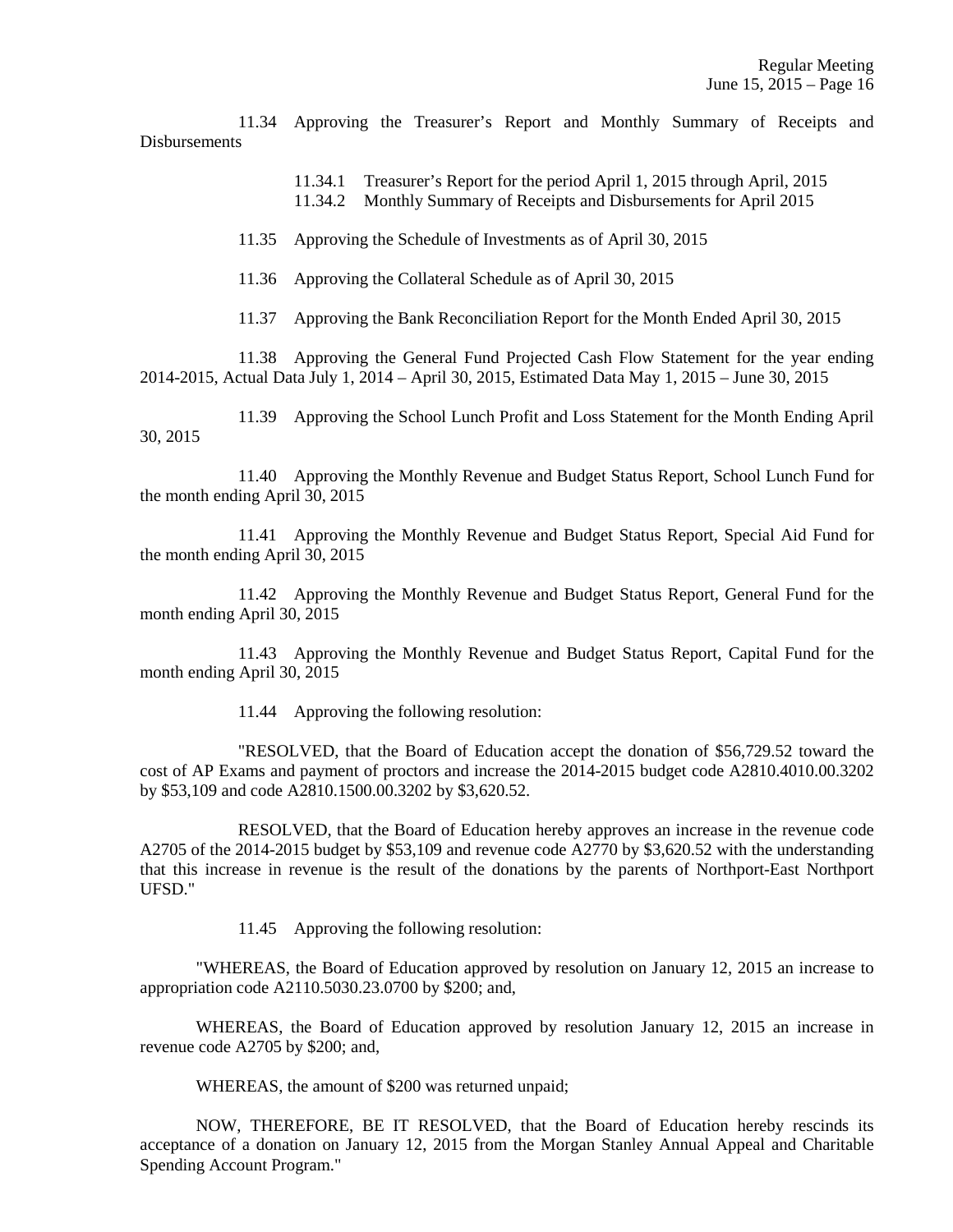11.46 Approving a Rochester Institute of Technology Project Lead the Way Mini Grant in the amount of \$580 to be used towards Curriculum Writing and to subsidize lease equipment purchase

- 11.47 Approving transfer of general fund appropriations in the 2014-2015 budget
- 11.48 Approving the following resolution:

 "BE IT RESOLVED, that in accordance with 2015-2016 Proposition No. 2 requesting the public approval to expend \$1,175,000 from the 2008 Capital Reserve Fund and the 2012 Capital Reserve Fund, the Board of Education approve an increase in the 2014-2015 budget code A9950.9002.00.8300 by \$1,175,000 for the purpose of transferring \$1,175,000 from the General Fund 2008 Capital Reserve Fund and the General Fund 2012 Capital Reserve Fund to the Capital Fund."

11.49 Approving the following resolution:

 "BE IT RESOLVED, that the Board of Education approves the funding of the Employee Benefit Accrued Liability Reserve by a transfer of unassigned fund balance in an amount not to exceed \$955,000."

11.50 Approving the following resolution:

 "BE IT RESOLVED, that the Board of Education approves the funding of the Workers' Compensation Reserve Fund by a transfer of unassigned fund balance in an amount not to exceed \$925,000."

11.51 Approving the following resolution:

 "BE IT RESOLVED, that in accordance with the September 19, 2012 Proposition No. 2 establishing a Capital Reserve Fund known as the "Capital Reserve II Fund", the Board of Education approves the funding of said reserve fund by a transfer of unassigned fund balance in an amount not to exceed \$1,500,000."

11.52 Approving the following resolution:

 "BE IT RESOLVED, that in accordance with the 2008-2009 Proposition No. 3 establishing a Capital Reserve Fund, the Board of Education approves the funding of said reserve fund by a transfer of unassigned fund balance in an amount not to exceed \$600,000."

11.53 Approving transfer of general fund appropriations in the 2014-2015 budget

Vote on Trustee Maloney's motion to approve items under 11.01 through 11.53 was unanimously carried.

- 12. SUPERINTENDENT'S REPORT FOR INFORMATION ONLY
- 13. UNFINISHED BUSINESS
- 14. NEW BUSINESS
	- 14.01 2015-2016 Calendar of Policy Committee Meetings

Trustee McCue stated that she would like the number of Policy Committee Meetings scheduled for the 2015-2016 school year reduced and that 1:00 p.m. was not a convenient time to schedule them.

There was a discussion regarding the number of policies that still needed to be addressed by the committee, the time of the meetings and the availability of the committee members.